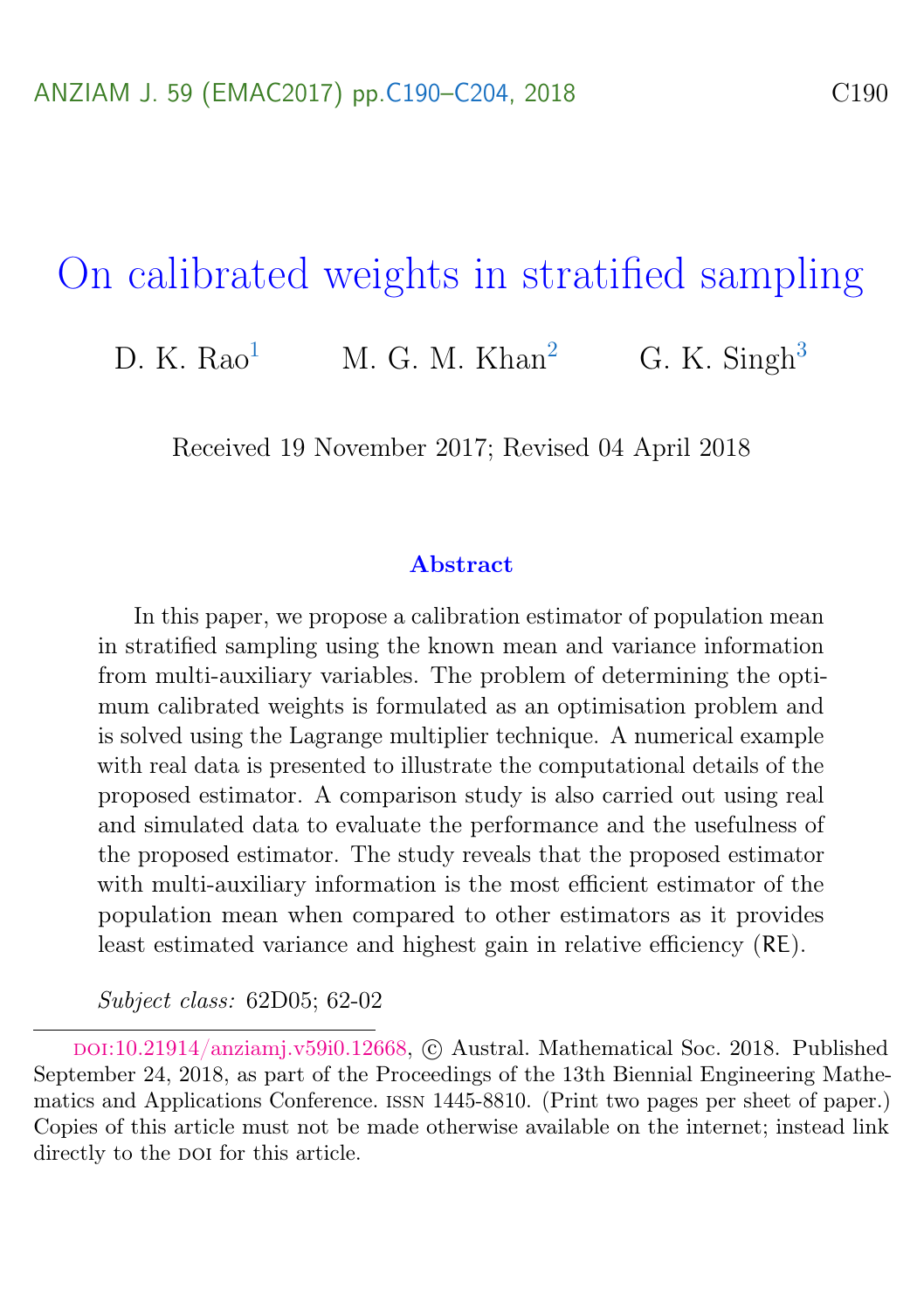<span id="page-1-1"></span>Keywords: Stratified sampling; calibration estimation; auxiliary information

# **Contents**

| 1 Introduction                                                              | C <sub>191</sub>                                         |
|-----------------------------------------------------------------------------|----------------------------------------------------------|
| 2 The Problem of Calibrated Weights                                         | C <sub>192</sub>                                         |
| 3 Determining the Optimum Calibrated Weights                                | C <sub>195</sub>                                         |
| 4 Numerical Illustration and Comparison Study<br>4.1 Numerical Illustration | C <sub>196</sub><br>C <sub>196</sub><br>C <sub>199</sub> |
| <b>5</b> Conclusion                                                         | C <sub>201</sub>                                         |
| <b>References</b>                                                           | :02                                                      |

# <span id="page-1-0"></span>1 Introduction

Calibration estimation, on which the current research is conducted, dates back to 1992. A large amount of literature is being devoted to it, gaining significant attention in the field of survey methodology and survey practice. It is a technique that uses available auxiliary information to improve the precision of the survey estimates. The technique works by minimising the chi-square distance function subject to some calibration constraints. The notion of calibration estimators was first introduced by [\[1\]](#page-12-1) in survey sampling.

Since then several survey statisticians have contributed to the study of calibrated estimation in survey sampling  $[2, 3, 6, 10, 13, 11, 12, 15]$  $[2, 3, 6, 10, 13, 11, 12, 15]$  $[2, 3, 6, 10, 13, 11, 12, 15]$  $[2, 3, 6, 10, 13, 11, 12, 15]$  $[2, 3, 6, 10, 13, 11, 12, 15]$  $[2, 3, 6, 10, 13, 11, 12, 15]$  $[2, 3, 6, 10, 13, 11, 12, 15]$  $[2, 3, 6, 10, 13, 11, 12, 15]$  $[2, 3, 6, 10, 13, 11, 12, 15]$  $[2, 3, 6, 10, 13, 11, 12, 15]$  $[2, 3, 6, 10, 13, 11, 12, 15]$  $[2, 3, 6, 10, 13, 11, 12, 15]$  $[2, 3, 6, 10, 13, 11, 12, 15]$  $[2, 3, 6, 10, 13, 11, 12, 15]$  $[2, 3, 6, 10, 13, 11, 12, 15]$ . Singh et al. [\[10\]](#page-13-0) introduced the calibration approach in stratified random sampling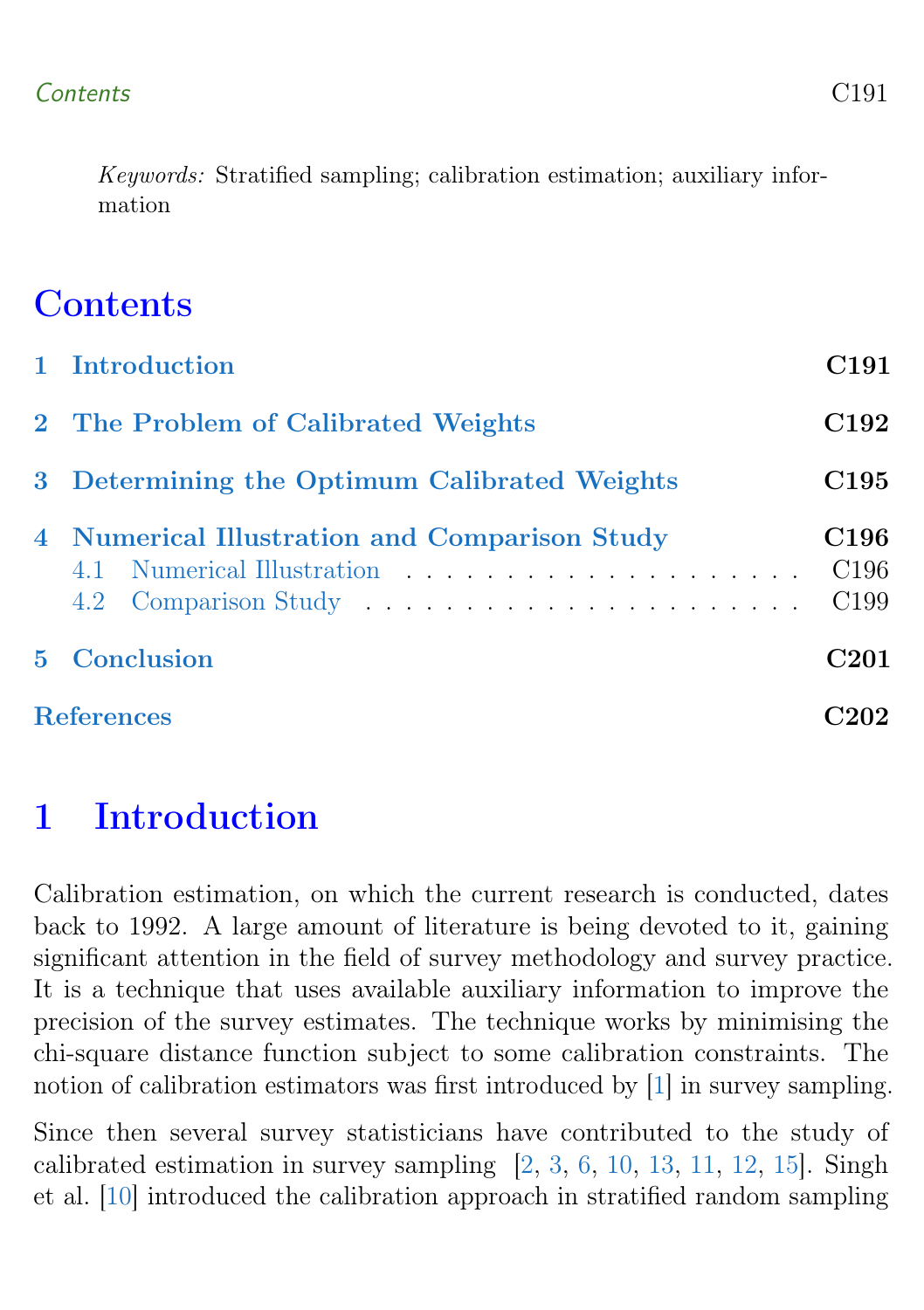<span id="page-2-1"></span>where they proposed the combined generalised regression (GREG) estimator of population mean using the known mean information from a single auxiliary variable. Later, many authors have contributed to the theory of calibration estimation in stratified sampling [\[5,](#page-12-5) [8,](#page-12-6) [7,](#page-12-7) [11,](#page-13-2) [9,](#page-13-5) [14\]](#page-13-6).

The purpose of this paper is to propose a calibration estimator of population mean in stratified sampling using the known mean and variance information from several auxiliary variables. Our main contributions include (1) introducing new calibration constraints; (2) generalising the problem with multi-auxiliary variables; (3) investigating the efficiency of the proposed estimators; and (4) investigating whether the information from several auxiliary variables improves the estimate of population mean.

The problem of determining the optimum calibrated weights is formulated as an optimisation problem that minimises the chi-square type distance, subject to some new calibration constraints. The problem is then solved to determine the calibrated weights using the Lagrange multiplier technique. The computational details of the procedure are illustrated in the presence of two auxiliary variables. A numerical example with real data is presented to demonstrate the computational details of the proposed estimator. To compare the efficiency gain of the proposed multivariate estimator with the other calibration estimators a comparison study is carried out. The study reveals that the proposed multivariate estimator is more efficient than the other calibration estimators.

### <span id="page-2-0"></span>2 The Problem of Calibrated Weights

Consider that a finite population  $U = \{1, 2, ..., i, ..., N\}$  of size N is stratified into L strata  $U_h = \{1, 2, ..., i, ..., N_h\}$  containing  $N_h$  units in hth stratum  $(h = 1, 2, ..., L)$  such that  $\sum_{h=1}^{L} N_h = N$  and let  $W_h = N_h/N$  be the stratum weights. A sample of size  $n$ , comprising of  $n_h$  units from strata, h is drawn using simple random sampling without replacement (SRSWR). Let  $y_{hi}$  and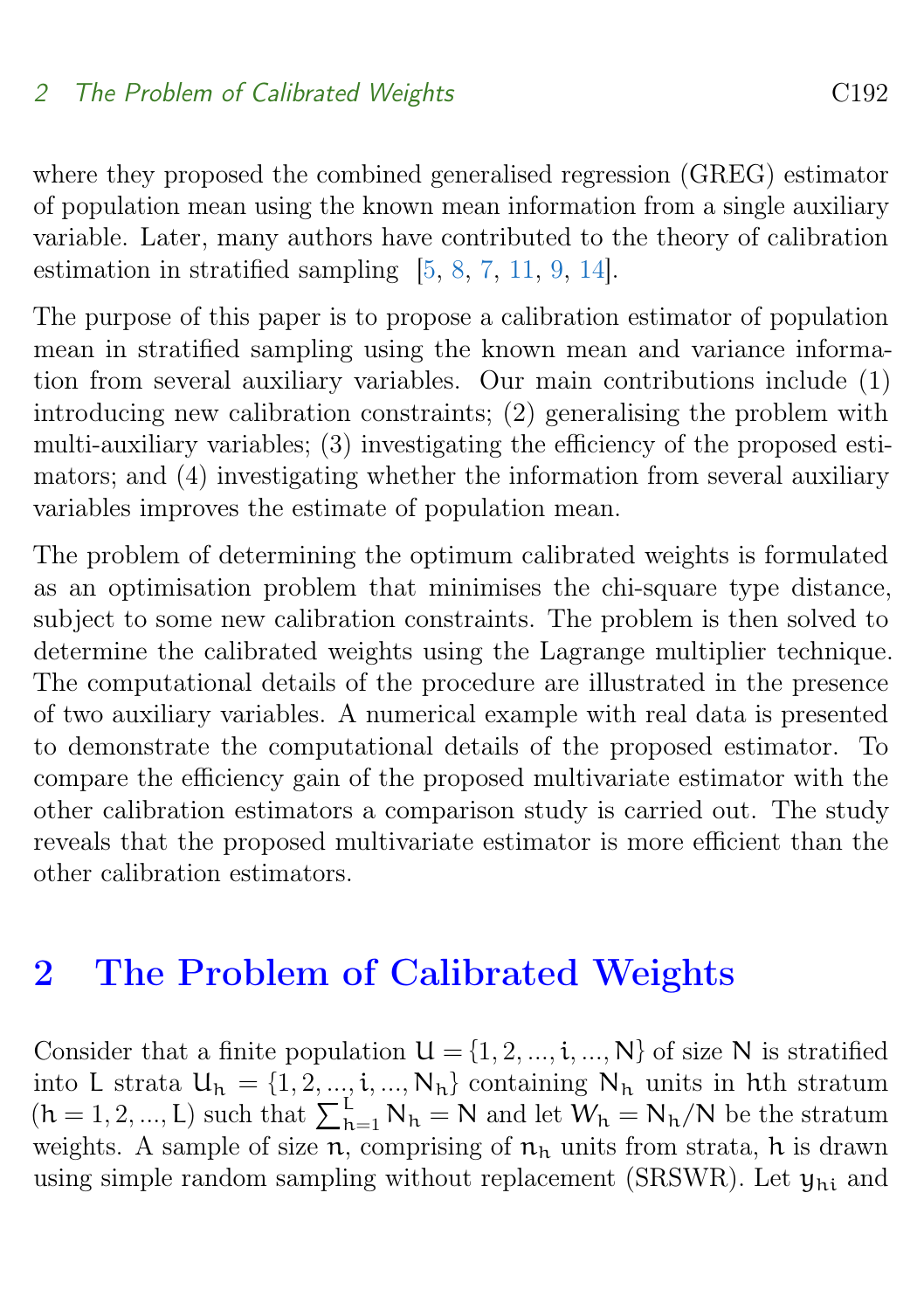#### 2 The Problem of Calibrated Weights C193

 $x<sub>hij</sub>$  denote the value of ith unit from hth stratum for the study variable y and the jth auxiliary variable  $x_j$ ;  $j = 1, 2, ..., i, ..., p$ , respectively. For each stratum, h:  $\bar{y}_h = \frac{1}{n_1}$  $\frac{1}{n_h} \sum_{i=1}^{n_h} y_{hi}$  is the sample mean of the study variable. Assume that stratum means  $\bar{X}_{hj} = \frac{1}{N}$  $\frac{1}{N_h} \sum_{i=1}^{N_h} \chi_{hij}$  and the stratum variances

$$
S_{hj}^{2} = \frac{1}{N_{h} - 1} \sum_{i=1}^{N_{h}} (x_{hij} - \bar{X}_{hj})^{2},
$$

of all the p auxiliary variables are accurately known. The purpose of the study is to propose a calibration estimator of the population mean  $\bar{Y} = \sum_{h=1}^{L} W_h \bar{Y}_h$ where  $\bar{Y}_h = \frac{1}{N}$  $\frac{1}{N_h} \sum_{i=1}^{N_h} y_{hi}$  by using the information from p auxiliary variables  $x_j$ .

The stratified estimator of the population mean is given by

$$
\bar{y}_{\rm st} = \sum_{h=1}^{L} W_h \bar{y}_h.
$$
\n(1)

In the presence of  $p$  auxiliary variables  $x_j$ ;  $j = 1, 2, ..., p$  a new calibration estimator of the population mean under stratified sampling is given by

<span id="page-3-0"></span>
$$
\bar{y}_{st}^* = \sum_{h=1}^L W_h^* \bar{y}_h,\tag{2}
$$

where  $W_h^*$  are called the calibrated weights. The weights  $W_h^*$  are so chosen such that the chi-square type distance function

$$
\sum_{j=1}^{p} \sum_{h=1}^{L} \frac{(W_h^* - W_h)^2}{W_h q_{hj}},
$$
\n(3)

is minimum, subject to the calibration constraints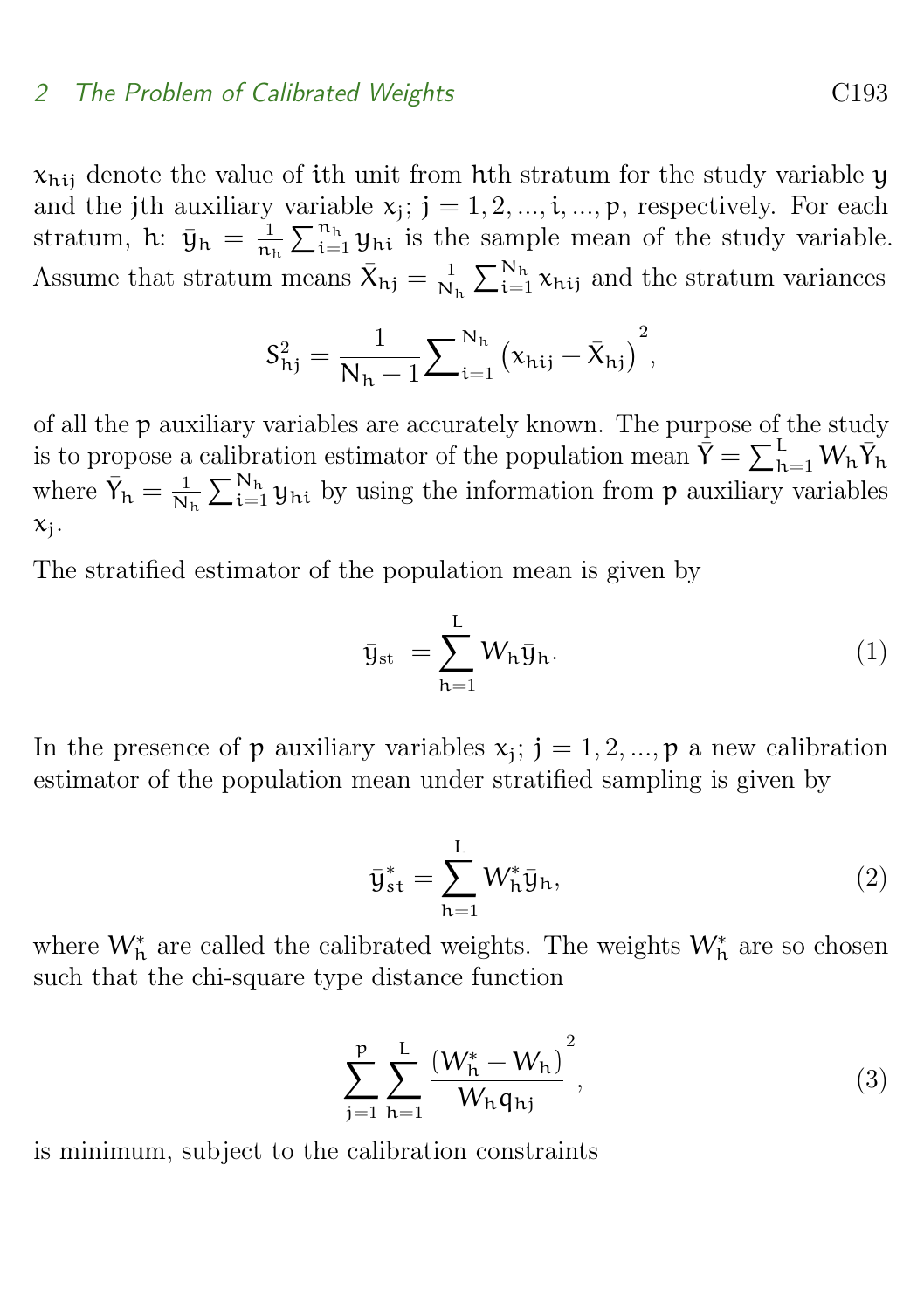$$
\sum_{h=1}^{L} W_h^* = 1,
$$
\n(4)

<span id="page-4-2"></span>
$$
\sum_{h=1}^{L} W_h^* \bar{x}_{hj} = \sum_{h=1}^{L} W_h \bar{X}_{hj}; j = 1, 2, ..., p,
$$
 (5)

<span id="page-4-0"></span>
$$
\sum_{h=1}^{L} W_h^* d_h s_{hj}^2 = \sum_{h=1}^{L} W_h d_h S_{hj}^2; j = 1, 2, ..., p,
$$
 (6)

where  $d_h = (1/n_h - 1/N_h)$  are the weights associated with the variance,  $\bar{x}_{hj} = \frac{1}{n_1}$  $\frac{1}{n_h} \sum_{i=1}^{n_h} x_{hij}, s_{hj}^2 = \frac{1}{n_h}$  $\frac{1}{n_h-1}\sum_{i=1}^{n_h} (x_{hij} - \bar{x}_{hj})^2$  and  $q_{hj}$  are suitably chosen constants to obtain different forms of the estimator. Motivated by the calibration constraint given by [\[14\]](#page-13-6), we have proposed a similar constraint as in [\(6\)](#page-4-0) by introducing the weights  $d_h$ .

Thus, the problem of determining the optimum calibrated weights  $\mathsf{W}_\hbar^\ast$  may be formulated as an optimisation problem given below:

<span id="page-4-1"></span>Minimize: 
$$
\sum_{h=1}^{L} \frac{(W_h^* - W_h)^2}{W_h Q_h}
$$
  
\nsubject to 
$$
\sum_{h=1}^{L} W_h^* = 1,
$$
  
\n
$$
\sum_{h=1}^{L} W_h^* \bar{x}_{hj} = \sum_{h=1}^{L} W_h \bar{X}_{hj}; j = 1, 2, ..., p,
$$
  
\n
$$
\sum_{h=1}^{L} W_h^* d_h s_{hj}^2 = \sum_{h=1}^{L} W_h d_h S_{hj}^2; j = 1, 2, ..., p,
$$
  
\nwhere  $Q_h = \left(\sum_{j=1}^{p} \frac{1}{q_{hj}}\right)^{-1}$  are suitably chosen constants to obtain different

forms of the estimator.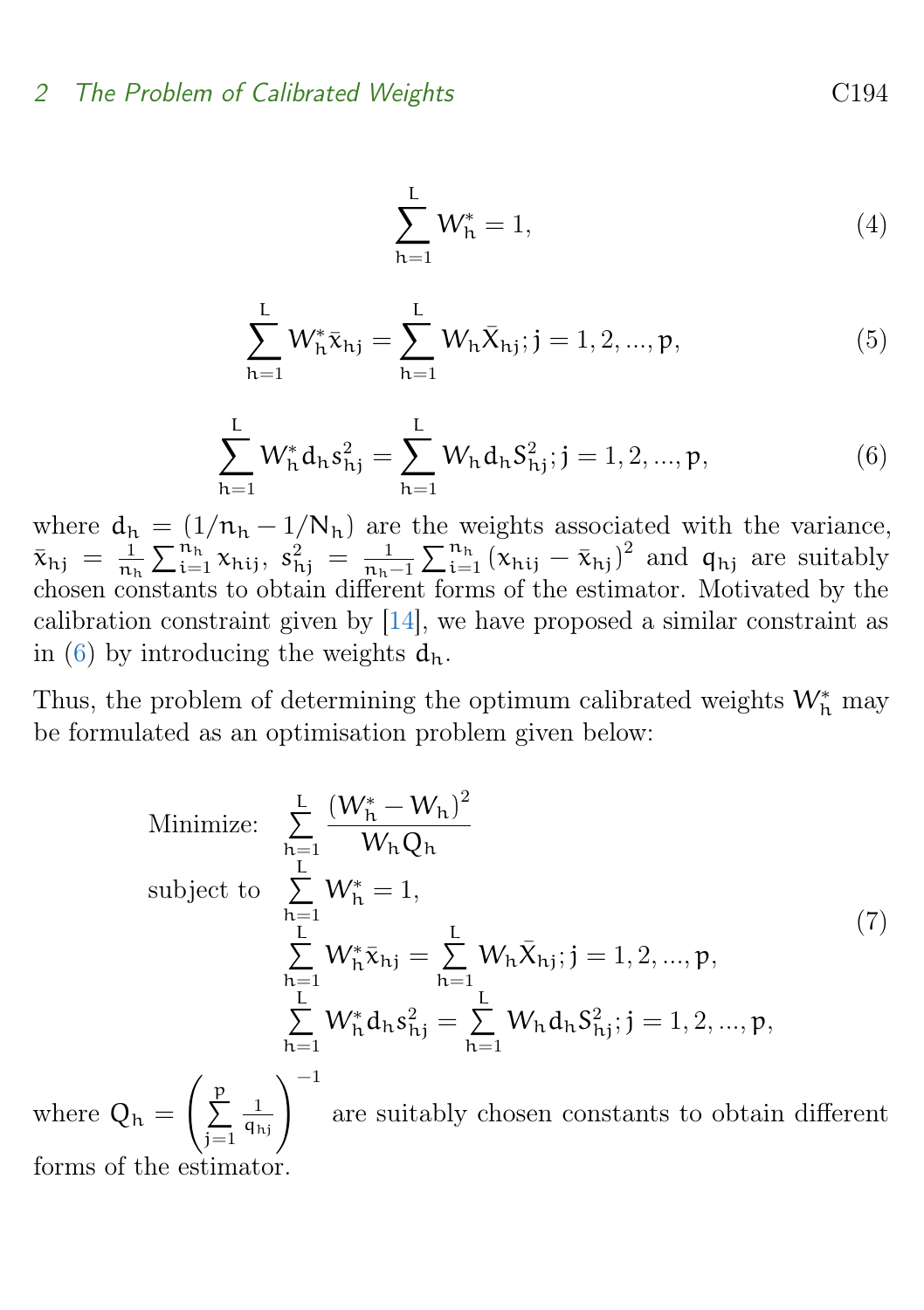## <span id="page-5-0"></span>3 Determining the Optimum Calibrated Weights

It can be seen that the objective function of problem [\(7\)](#page-4-1) is convex and the constraints are linear equations, hence the Lagrange multiplier technique will yield an optimum solution. Thus we can use Lagrange multiplier technique to solve the problem [\(7\)](#page-4-1) and determine the optimum values of  $W_h^*$ .

Defining  $\lambda_0$ , and  $\lambda_j$ ,  $\varphi_j$  for  $j = 1, 2, ..., p$ , as Lagrange multipliers, the Lagrange function is given by

$$
\Phi = \sum_{h=1}^{L} \frac{(W_h^* - W_h)^2}{W_h Q_h} - 2\lambda_0 \left(\sum_{h=1}^{L} W_h^* - 1\right)
$$
  
- 2 $\sum_{j=1}^{p} \lambda_j \left(\sum_{h=1}^{L} W_h^* \bar{x}_{hj} - \sum_{h=1}^{L} W_h \bar{X}_{hj}\right)$   
- 2 $\sum_{j=1}^{p} \varphi_j \left(\sum_{h=1}^{L} W_h^* d_h s_{hj}^2 - \sum_{h=1}^{L} W_h d_h S_{hj}^2\right).$  (8)

The necessary and sufficient conditions for solving optimum values of  $\mathsf{W}_\hbar^*$  are

<span id="page-5-1"></span>
$$
\frac{\partial \Phi}{\partial W_{h}} = \frac{2 (W_{h}^{*} - W_{h})}{W_{h} Q_{h}} - 2\lambda_{0} - 2\sum_{j=1}^{p} \lambda_{j} \bar{x}_{hj} - 2\sum_{j=1}^{p} \varphi_{j} d_{h} s_{hj}^{2} = 0, \quad (9)
$$

<span id="page-5-2"></span>
$$
\frac{\partial \Phi}{\partial \lambda_0} = -2 \left( \sum_{h=1}^{L} W_h^* - 1 \right) = 0, \tag{10}
$$

$$
\frac{\partial \Phi}{\partial \lambda_j} = -2 \left( \sum_{h=1}^{L} W_h^* \bar{x}_{hj} - \sum_{h=1}^{L} W_h \bar{X}_{hj} \right) = 0, \qquad (11)
$$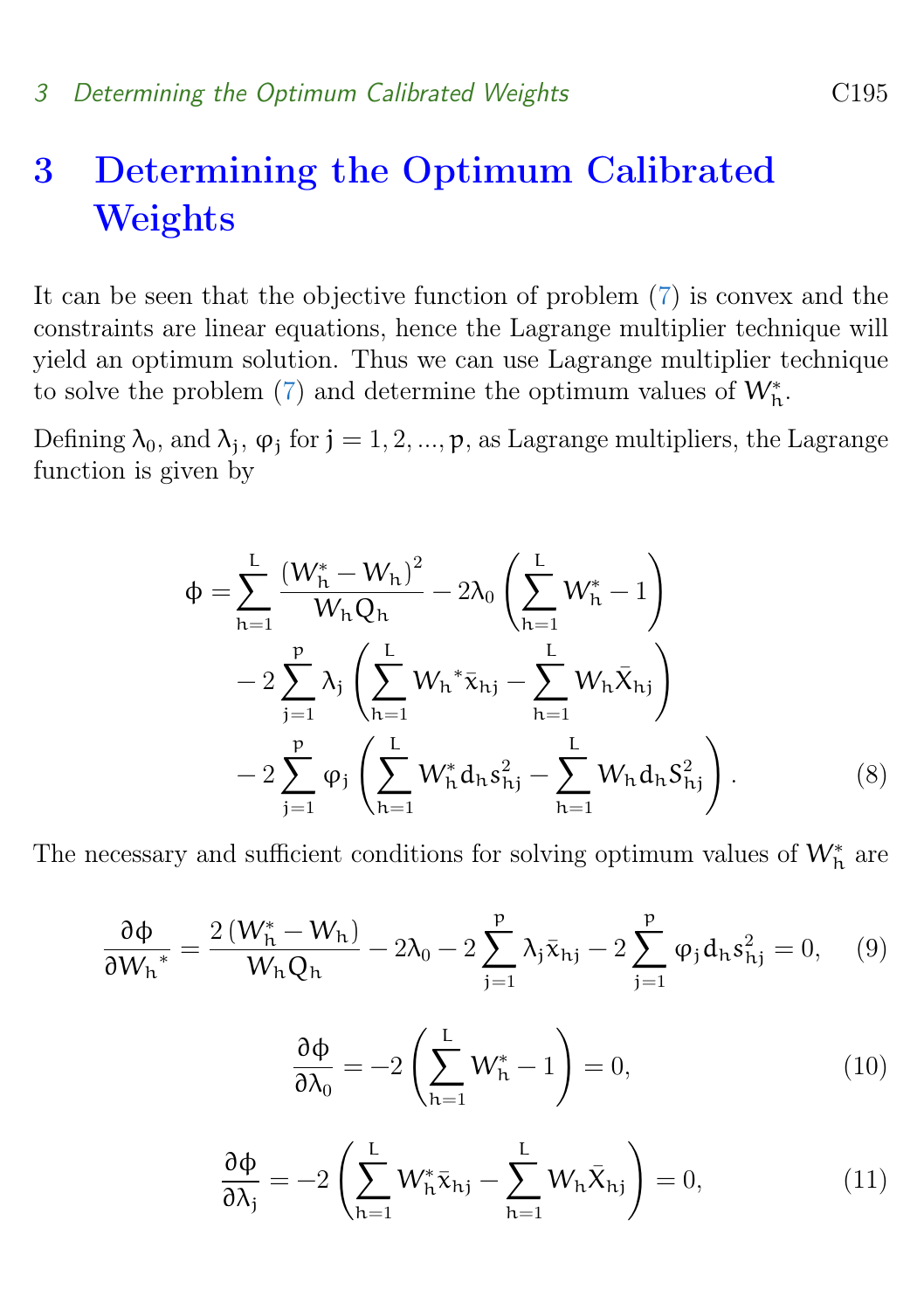<span id="page-6-4"></span>and

<span id="page-6-2"></span>
$$
\frac{\partial \Phi}{\partial \varphi_j} = -2 \left( \sum_{h=1}^L W_h^* d_h s_{hj}^2 - \sum_{h=1}^L W_h d_h s_{hj}^2 \right) = 0. \tag{12}
$$

From [\(9\)](#page-5-1) we have

<span id="page-6-3"></span>
$$
W_{h}^* = W_{h} + W_{h} Q_{h} \left( \lambda_0 + \sum_{j=1}^{p} \lambda_j \bar{x}_{hj} + \sum_{j=1}^{p} \varphi_j d_{h} s_{hj}^2 \right),
$$
 (13)

where  $\lambda_0$ ,  $\lambda_j$  and  $\varphi_j$  for  $j = 1, 2, ..., p$  will be obtained using [\[4\]](#page-12-8) by solving a system of nonlinear equations [\(10\)](#page-5-2)-[\(12\)](#page-6-2) for the given values of  $W_h$ ,  $d_h$ ,  $\bar{x}_{hi}$ and  $s_{\text{hj}}^2$ .

# <span id="page-6-0"></span>4 Numerical Illustration and Comparison Study

In this section, we illustrate the computational details and demonstrate the performance of the proposed estimator using the tobacco data (Source: Agriculture Statistics 1999 [\[11\]](#page-13-2)).

### <span id="page-6-1"></span>4.1 Numerical Illustration

In order to illustrate the computational details of the proposed estimator, we now describe the tobacco population. The population consists of data of  $N = 106$  counties with three variables: area (in hectares), yield (in metric tons) and production (in metric tons). The countries were divided into  $L = 10$ strata and a sample of  $n = 40$  countries using proportional allocation was selected.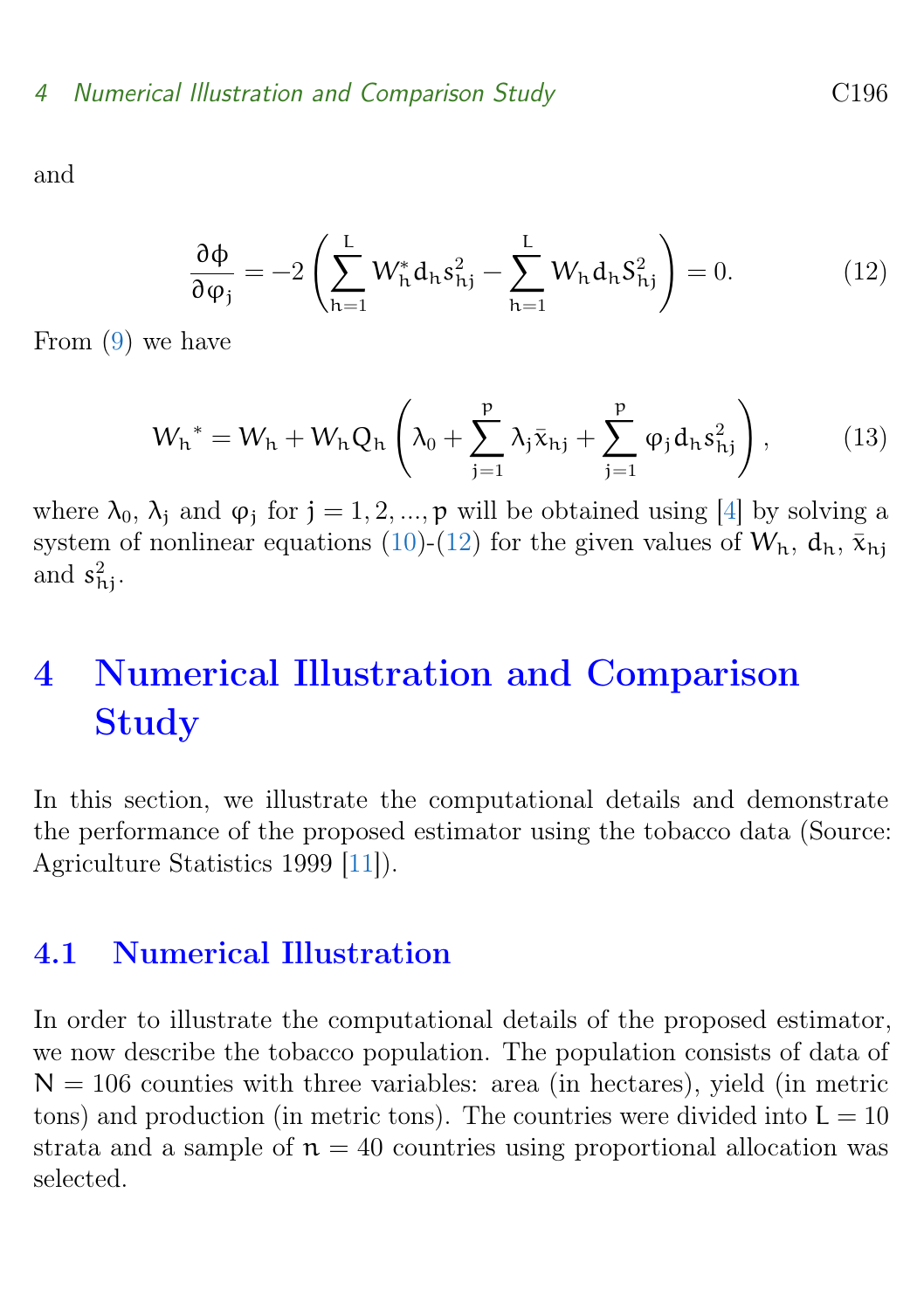<span id="page-7-1"></span>

| h              | N <sub>h</sub> | W <sub>h</sub> | $\overline{X}_{h1}$ | $\bar{X}_{h2}$ | $S_{h1}^2$     | $S_{h2}^2$ |
|----------------|----------------|----------------|---------------------|----------------|----------------|------------|
| 1              | 6              | 0.05660        | 3194.5              | 1.9733         | 10899652.7     | 0.0268     |
| $\overline{2}$ | 6              | 0.05660        | 14660.0             | 1.3883         | 584984730.0    | 0.2181     |
| 3              | 8              | 0.07547        | 18309.4             | 2.5563         | 635958094.8    | 0.3470     |
| 4              | 10             | 0.09434        | 14923.5             | 1.5490         | 209817189.2    | 0.2346     |
| 5              | 12             | 0.11321        | 5987.8              | 1.8317         | 27842810.5     | 0.5821     |
| 6              | 4              | 0.03774        | 3450.0              | 1.4700         | 5876666.7      | 0.1531     |
| 7              | 30             | 0.28302        | 11682.7             | 1.1150         | 760238523.4    | 0.3439     |
| 8              | 17             | 0.16038        | 145162.3            | 1.3818         | 124004506112.8 | 0.3786     |
| 9              | 10             | 0.09434        | 33976.1             | 1.7210         | 8340765245.4   | 2.0183     |
| 10             | 3              | 0.02830        | 1333.3              | 2.0867         | 2963333.3      | 0.9746     |

<span id="page-7-0"></span>Table 1: Population information for tobacco data.

Suppose that an estimate of average production of tobacco  $(\bar{Y})$  is of interest using the two auxiliary variables  $x_1$  = area and  $x_2$  = yield. To determine the multivariate calibrated weights and the value of the estimate of  $\overline{Y}$  in stratified sampling we use the same sample units as obtained in [\[11\]](#page-13-2) and we assume that  $Q_h = 1$ . The information needed for computation is summarised in Table [1](#page-7-0) and Table [2.](#page-8-0) Substituting  $(13)$  in equations  $(10)-(12)$  $(10)-(12)$  $(10)-(12)$  and solving the system of nonlinear equations using [\[4\]](#page-12-8) we obtain  $\lambda_0 = 0.63$ ,  $\lambda_1 = 2.64 \times 10^{-6}$ ,  $\lambda_2 = -0.50, \ \varphi_1 = -4.04 \times 10^{-11}$  and  $\varphi_2 = 3.12$ . The optimum calibrated weights  $W_h^*$  are obtained and presented in Column 2 of Table [3.](#page-8-1)

The calibrated weights of other estimators to be discussed in Subsection [4.2](#page-9-0) are also presented in Columns 3, 4, 5 and 6 of Table [3](#page-8-1) and will be later used for comparing the efficiency of the estimators.

Using [\(2\)](#page-3-0), an estimate of the average production of tobacco using the proposed estimator is given by

$$
\bar{y}_{st}^* = \sum_{h=1}^{L} W_h^* \bar{y}_h = 53585.53. \tag{14}
$$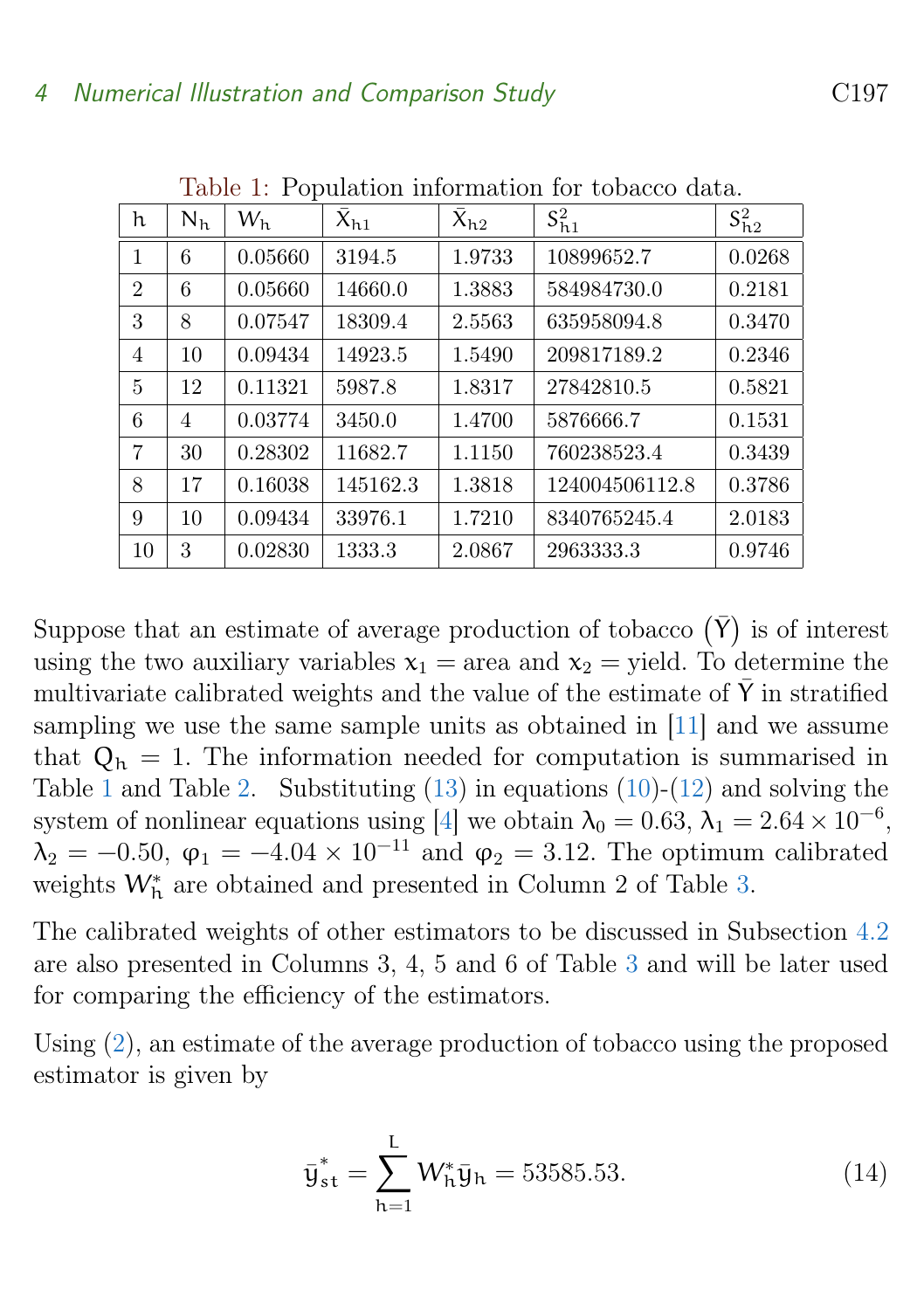|                |                        |                     | л.                  |                |            |          |
|----------------|------------------------|---------------------|---------------------|----------------|------------|----------|
| h              | $\mathfrak{n}_{\rm h}$ | $\overline{x}_{h1}$ | $\overline{x}_{h2}$ | $s_{h1}^2$     | $s_{h2}^2$ | Yh       |
| $\mathbf{1}$   | 3                      | 1304.7              | 1.9400              | 722185.3       | 0.0171     | 2592.0   |
| $\overline{2}$ | 3                      | 29075.0             | 1.3767              | 839008125      | 0.4757     | 26763.0  |
| 3              | 3                      | 5191.7              | 2.7933              | 74387858.3     | 0.8010     | 14559.7  |
| 4              | 3                      | 21700.0             | 1.4433              | 6070000.0      | 0.7362     | 29900.0  |
| 5              | 4                      | 6808.0              | 1.7875              | 63572981.3     | 1.0698     | 12462.5  |
| 6              | $\overline{2}$         | 1800.0              | 1.7850              | 1620000.0      | 0.0612     | 3375.0   |
| 7              | 11                     | 24481.5             | 1.3209              | 1801653230.3   | 0.4824     | 38411.8  |
| 8              | 6                      | 294809.2            | 1.3200              | 322774101004.2 | 0.2462     | 477961.8 |
| 9              | 3                      | 6303.7              | 1.3267              | 59939890.3     | 0.0306     | 7480.3   |
| 10             | $\overline{2}$         | 350.0               | 1.7650              | 125000.0       | 1.3285     | 822.5    |

<span id="page-8-0"></span>Table 2: Sample information for tobacco data.

Table 3: Calibrated Weights for different methods.

<span id="page-8-1"></span>

| h              | $W_{\rm h}^*$ | $W_\mathrm{h}^{(1)}$ | $\mathsf{W}_\mathrm{h}^{(2)}$ | $W_\mathrm{h}^{(3)}$ | $\mathsf{W}_\mathrm{h}^{(4)}$ |
|----------------|---------------|----------------------|-------------------------------|----------------------|-------------------------------|
| 1              | 0.03768       | 0.05647              | 0.05758                       | 0.06450              | 0.05489                       |
| $\overline{2}$ | 0.07101       | 0.05367              | 0.07769                       | 0.06075              | 0.07103                       |
| 3              | 0.05720       | 0.07477              | 0.08057                       | 0.08531              | 0.07624                       |
| 4              | 0.14098       | 0.09069              | 0.12140                       | 0.10292              | 0.11227                       |
| 5              | 0.14766       | 0.11183              | 0.12330                       | 0.12753              | 0.11640                       |
| 6              | 0.02957       | 0.03761              | 0.03864                       | 0.04296              | 0.03680                       |
| 7              | 0.31456       | 0.27065              | 0.36750                       | 0.30688              | 0.34223                       |
| 8              | 0.06649       | 0.07597              | 0.06273                       | 0.07046              | 0.06654                       |
| 9              | 0.09428       | 0.09327              | 0.20212                       | 0.10638              | 0.09645                       |
| 10             | 0.04057       | 0.02828              | 0.01640                       | 0.03231              | 0.02715                       |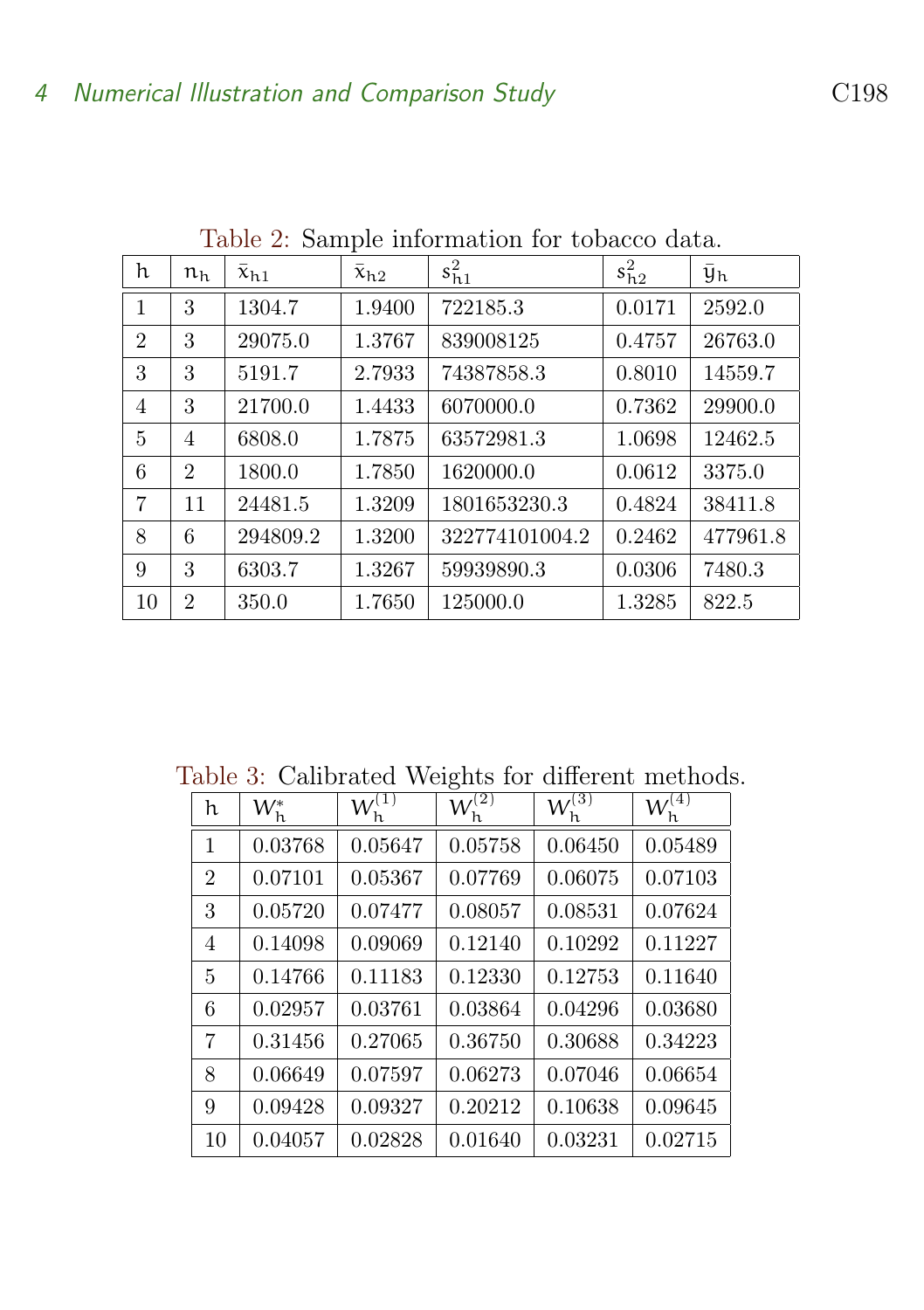#### <span id="page-9-3"></span>4 Numerical Illustration and Comparison Study C199

### <span id="page-9-0"></span>4.2 Comparison Study

In this Subsection, using the tobacco data a comparison study is carried out on the efficiency of the following calibration estimators:

1. Singh (1998) estimator, 
$$
\bar{y}_{st}^{(1)} = \sum_{h=1}^{L} W_h^{(1)} \bar{y}_h
$$
 in [10].

2. Tracy (2003) estimator, 
$$
\bar{y}_{st}^{(2)} = \sum_{h=1}^{L} W_h^{(2)} \bar{y}_h
$$
 in [14].

3. Singh (2003) estimator,  $\bar{y}_{s t}^{(3)} = \sum_{ }^{L}$  $h=1$  $W_{h}^{(3)}\bar{y}_{h}$  in [\[11\]](#page-13-2).

4. A univariate estimator of [\(2\)](#page-3-0),  $\bar{y}_{st}^{(4)} = \sum_{ }^{L}$  $h=1$  $W_h^{(4)}\bar{y}_h$  where  $W_{h}^{(4)} = W_{h} + W_{h} Q_{h} (\lambda_{0} + \lambda_{1} \bar{x}_{h1} + \varphi_{1} d_{h} s_{h1}^{2})$ and the auxiliary variable is  $x_1$  = area.

5. Proposed multivariate estimator  $\bar{y}_{st}^* = \sum^L$  $h=1$  $W_h^* \bar{y}_h$  in [\(2\)](#page-3-0).

To compare the efficiency of the above estimators with respect to the stratified estimator  $\bar{y}_{st}$ , we compute the measure of relative efficiency (RE) as

<span id="page-9-1"></span>
$$
RE = \frac{\hat{\nu}(\bar{y}_{st})}{\hat{\nu}(\hat{\bar{Y}})} \times 100,
$$
\n(15)

where

<span id="page-9-2"></span>
$$
\hat{\mathbf{v}}\left(\bar{\mathbf{y}}_{\rm st}\right) = \sum_{h=1}^{L} \mathbf{W}_h^2 \mathbf{d}_h \mathbf{s}_h^2,\tag{16}
$$

is the estimated variance of  $\bar{y}_{st}$ ,  $\hat{v}(\hat{\bar{\Upsilon}})$  is the estimated variance of a calibration estimator and  $s_h^2 = \frac{1}{n_h}$  $\frac{1}{n_h-1}\sum_{i=1}^{n_h} (y_{hi} - \bar{y}_h)^2$ . The denominator  $\hat{v}(\hat{\bar{Y}})$  in [\(15\)](#page-9-1)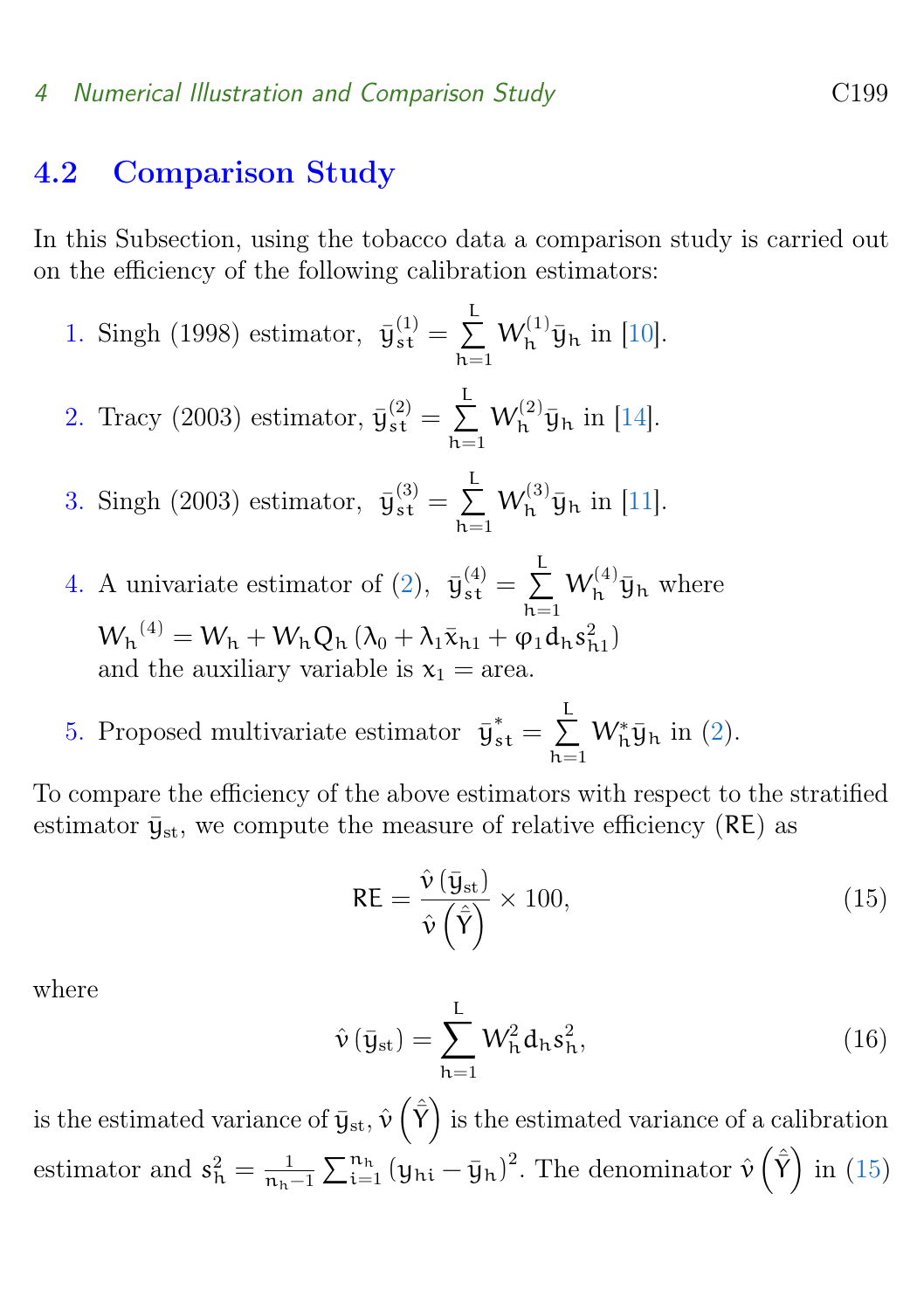<span id="page-10-1"></span>

| Estimator                               | $\bar{\mathsf{v}}$ | $\hat{v}$    | <b>RE</b> |
|-----------------------------------------|--------------------|--------------|-----------|
| Stratified: $\bar{y}_{st}$              | 95373.90           | 2822731121.0 | 100.0     |
| Singh (1998): $\bar{y}_{s}^{(1)}$       | 54329.76           | 650863727.5  | 433.7     |
| Tracy (2003): $\bar{y}_{st}^{(2)}$      | 54321.02           | 609889505.3  | 462.8     |
| Singh (2003): $\bar{y}_{st}^{(3)}$      | 54132.89           | 569781129.3  | 495.4     |
| Univariate: $\bar{u}_{st}^{(4)}$        | 53775.78           | 517799741.5  | 545.1     |
| Proposed multivariate: $\bar{y}_{st}^*$ | 53585.53           | 512333228.2  | 551.0     |

<span id="page-10-0"></span>Table 4: Comparison results for tobacco data.

is computed using the lower level calibration approach (see [\[11\]](#page-13-2)) that is by replacing the stratum weights with the calibrated weights in equation [\(16\)](#page-9-2).

Based on the tobacco population used in Subsection [4.1,](#page-6-1) we compare the performance of the proposed estimator based on the two auxiliary variables  $(x_1=$  Area and  $x_2=$  Yield) and other calibration estimators on the single auxiliary variable  $(x_1= Area)$ . It should be noted that the true average production of the tobacco crop for this population is  $\overline{Y} = 52444.56$ . In Table [4,](#page-10-0) the Columns 2, 3 and 4 presents the estimated average production of tobacco  $(\hat{\bar{\mathsf{Y}}})$ , the estimated variance  $\hat{\mathsf{v}}(\hat{\bar{\mathsf{Y}}})$  and the relative efficiency (RE) for different estimators considered.

Finally, amongst all the estimators, it was found that the proposed estimator  $\bar{y}_{st}^{*}$  has the smallest estimated variance and highest RE. Thus, the study reveals that the estimator  $\bar{y}_{st}^*$  is the most efficient estimator of population mean in stratified sampling using the tobacco data. The gain in efficiency of the proposed estimator over the stratified estimator is 550.96%.

A comparison study was also carried out using a simulated data and similar results were obtained that is the proposed estimator  $\bar{y}_{s t}^*$  has the least estimated variance and highest gain in RE and hence the most efficient estimator (see Table [5](#page-11-1) for the results of the simulated data). The gain in efficiency of the proposed estimator over the stratified estimator is 386.85%.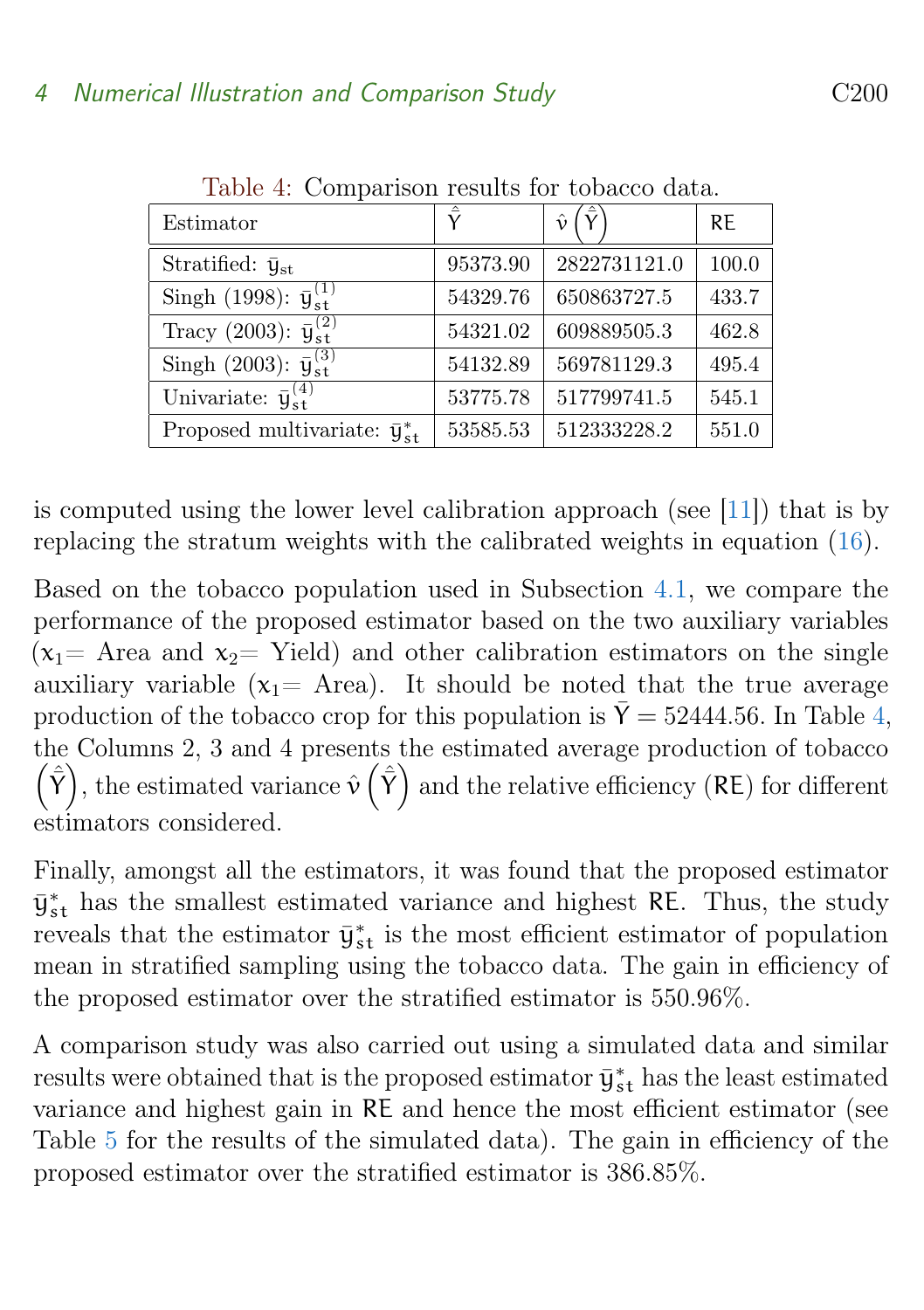| Estimator                               |         | $\hat{\mathbf{v}}$<br>$\checkmark$ | <b>RE</b> |
|-----------------------------------------|---------|------------------------------------|-----------|
| Stratified: $\bar{y}_{st}$              | 760.951 | 45844670263.9                      | 100.00    |
| Singh (1998): $\bar{y}_{s}^{(1)}$       | 760.867 | 45835552384.3                      | 100.02    |
| Tracy (2003): $\bar{y}_{st}^{(2)}$      | 760.869 | 45745087574.3                      | 100.22    |
| Singh (2003): $\bar{y}_{st}^{(3)}$      | 760.868 | 45832943300.4                      | 100.03    |
| Univariate: $\bar{u}_{st}^{(4)}$        | 760.872 | 11870824590.0                      | 386.20    |
| Proposed multivariate: $\bar{y}_{st}^*$ | 760.882 | 11850624683.1                      | 386.85    |

<span id="page-11-1"></span>Table 5: Comparison results for simulated data.

## <span id="page-11-0"></span>5 Conclusion

In surveys, the statisticians are often interested to improve the precision of the survey estimates. The calibration approach is one such technique that incorporates the auxiliary information in survey sampling to improve the precision of the survey estimates.

In this paper, we considered the problem of determining the optimum calibrated weights and the optimum calibration estimator of population mean in stratified sampling, when the auxiliary information (mean and/or variance) from several variables are available. The problem is formulated as an optimisation problem that seeks minimisation of the chi-square distance function, subject to the proposed calibration constraints. The problem is then solved using the Lagrange multiplier technique. A numerical example with a real data are presented to illustrate the computational details of the proposed estimator. A comparison study with a real and a simulated data is carried out to determine the performance of the proposed estimator. The results show that the proposed estimator is the most efficient estimator of population mean in stratified sampling. Thus, it can be concluded that the precision of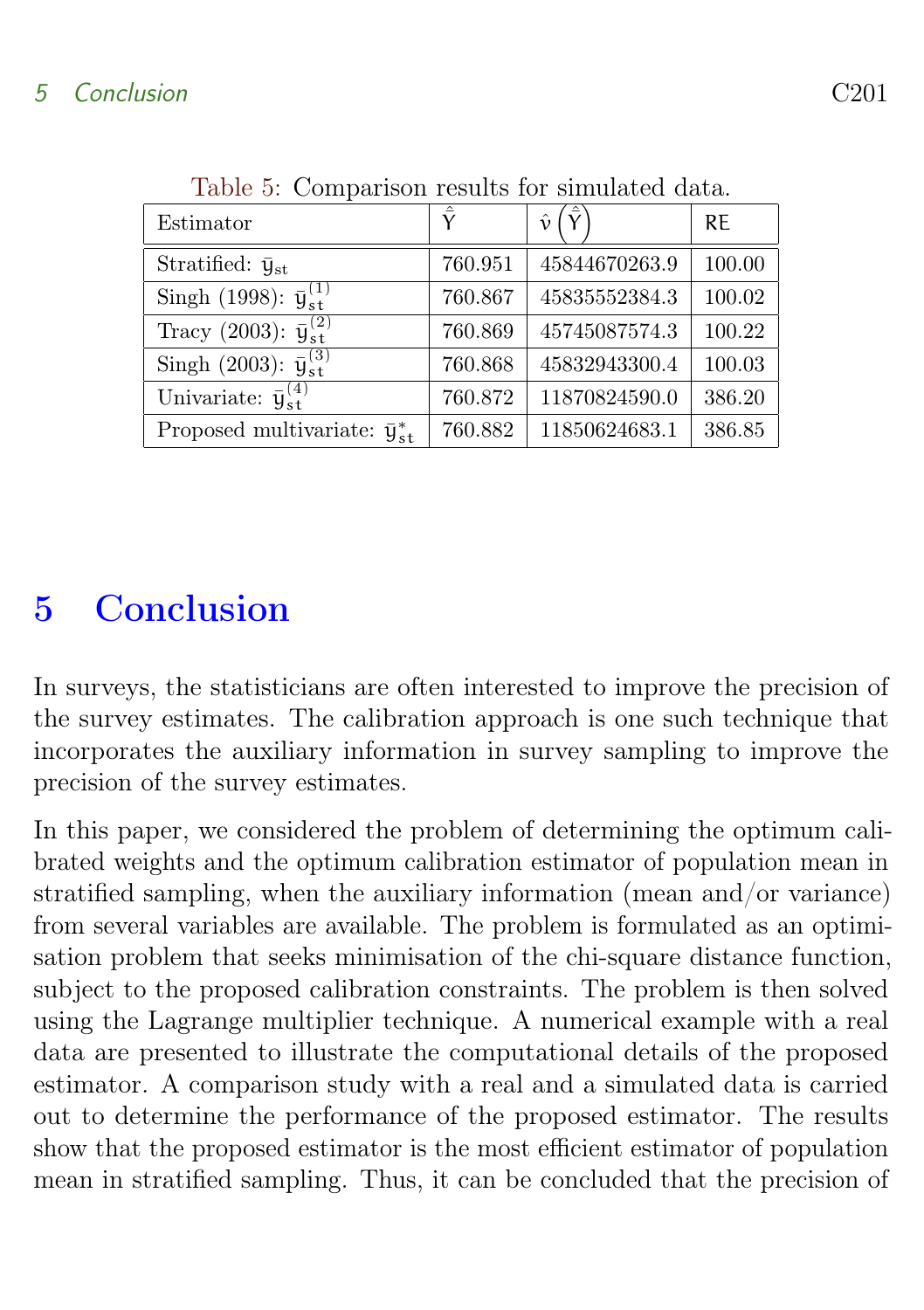the survey estimates is further improved when multi-auxiliary information (mean and/or variance) is used as proposed.

### <span id="page-12-0"></span>**References**

- <span id="page-12-1"></span>[1] Jean Claude Deville and Carl Erik Särndal. Calibration estimators in survey sampling. Journal of the American statistical Association, 87(418):376–382, 1992. doi[:10.1080/01621459.1992.10475217.](https://doi.org/10.1080/01621459.1992.10475217) [C191](#page-1-1)
- <span id="page-12-2"></span>[2] Victor M Estevao and Carl Erik Särndal. Survey estimates by calibration on complex auxiliary information. International Statistical Review, 74(2):127–147, 2006. doi[:110.1111/j.1751-5823.2006.tb00165.x](https://doi.org/110.1111/j.1751-5823.2006.tb00165.x) [C191](#page-1-1)
- <span id="page-12-3"></span>[3] Patrick J Farrell and Sarjinder Singh. Model-assisted higher-order calibration of estimators of variance. Australian  $\mathcal{C}$  New Zealand Journal of Statistics, 47(3):375–383, 2005. doi[:10.1111/j.1467-842X.2005.00402.x](https://doi.org/10.1111/j.1467-842X.2005.00402.x ) [C191](#page-1-1)
- <span id="page-12-8"></span>[4] Wolfram Research, Inc. Mathematica, Version 11.3. Champaign, IL, 2018. [C196,](#page-6-4) [C197](#page-7-1)
- <span id="page-12-5"></span>[5] Jong Min Kim, Engin A Sungur, and Tae Young Heo. Calibration approach estimators in stratified sampling. Statistics  $\mathcal{C}$  probability letters, 77(1):99–103, 2007. doi[:10.1016/j.spl.2006.05.015](https://doi.org/10.1016/j.spl.2006.05.015) [C192](#page-2-1)
- <span id="page-12-4"></span>[6] Phillip S Kott. Using calibration weighting to adjust for nonresponse and coverage errors. Survey Methodology, 32(2):133, 2006. [C191](#page-1-1)
- <span id="page-12-7"></span>[7] Dinesh K Rao. Mathematical programing in stratified random sampling. PhD thesis, School of Computing, Information and Mathematical Sciences, The University of the South Pacific, Fiji, February 2017. [C192](#page-2-1)
- <span id="page-12-6"></span>[8] Dinesh K. Rao, Tokaua. Tekabu, and Mohammad G M Khan. New calibration estimators in stratified sampling. In Proceedings of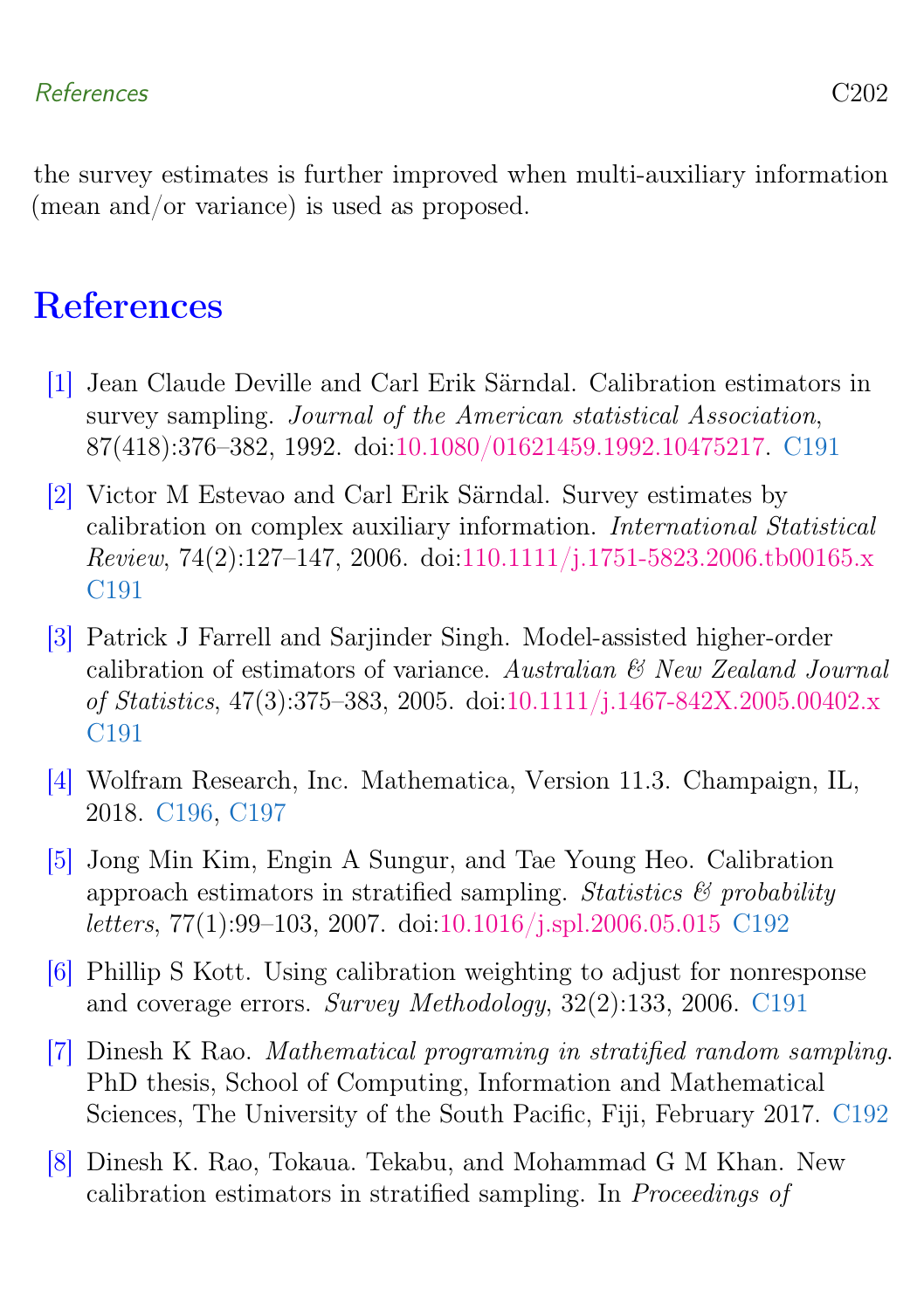#### References C203

Asia-Pacific World Congress on Computer Science and Engineering, pages 66–70. IEEE, 2016. [C192](#page-2-1)

- <span id="page-13-5"></span>[9] Gurmindar K Singh, Dinesh K Rao, and Mohammed GM Khan. Calibration estimator of population mean in stratified random sampling. In Proceedings of Asia-Pacific World Congress on Computer Science and Engineering (APWC on CSE), pages 1–5. IEEE, 2014. [C192](#page-2-1)
- <span id="page-13-0"></span>[10] Sarjindar Singh, Stephen Horn, and Frank Yu. Estimation of variance of general regression estimator: Higher level calibration approach. Survey Methodology, 24:41–50, 1998. [C191,](#page-1-1) [C199](#page-9-3)
- <span id="page-13-2"></span>[11] Sarjinder Singh. Advanced Sampling Theory With Applications: How Michael "Selected" Amy, volume I & II. Kluwer Academic Publishers, Netherlands, 2003. [C191,](#page-1-1) [C192,](#page-2-1) [C196,](#page-6-4) [C197,](#page-7-1) [C199,](#page-9-3) [C200](#page-10-1)
- <span id="page-13-3"></span>[12] Sarjinder Singh. On the calibration of design weights using a displacement function. Metrika, 75(1):85–107, 2012. doi[:10.1007/s00184-010-0316-6](https://doi.org/10.1007/s00184-010-0316-6) [C191](#page-1-1)
- <span id="page-13-1"></span>[13] Sarjinder Singh, Stephen Horn, Sadeq Chowdhury, and Frank Yu. Theory & methods: Calibration of the estimators of variance. Australian & New Zealand Journal of Statistics, 41(2):199–212, 1999. doi[:10.1111/1467-842X.00074](https://doi.org/10.1111/1467-842X.00074) [C191](#page-1-1)
- <span id="page-13-6"></span>[14] D S Tracy, S Singh, and R Arnab. Note on calibration in stratified and double sampling. Survey Methodology, 29(1):99–104, 2003. [C192,](#page-2-1) [C194,](#page-4-2) [C199](#page-9-3)
- <span id="page-13-4"></span>[15] Changbao Wu and Randy R Sitter. A model-calibration approach to using complete auxiliary information from survey data. Journal of the American Statistical Association, 96(453):185–193, 2001. doi[:10.1198/016214501750333054](https://doi.org/10.1198/016214501750333054) [C191](#page-1-1)